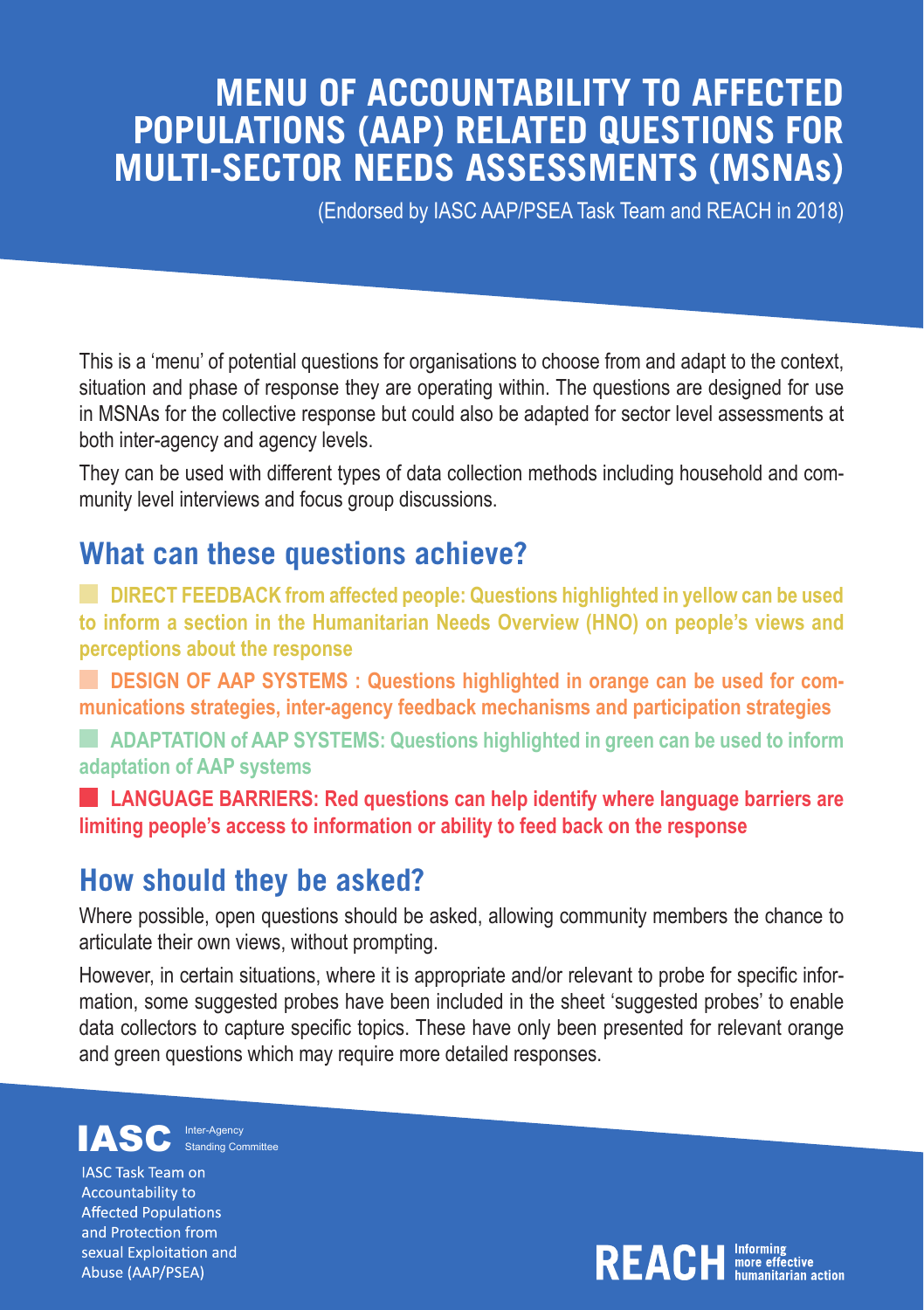## **QUESTION SHEET**

**DIRECT FEEDBACK from affected people: Questions highlighted in yellow can be used to inform a section in the Humanitarian Needs Overview (HNO) on people's views and perceptions about the response**

**DESIGN OF AAP SYSTEMS : Questions highlighted in orange can be used for communications strategies, inter-agency feedback mechanisms and participation strategies**

**ADAPTATION of AAP SYSTEMS: Questions highlighted in green can be used to inform adaptation of AAP systems**

**LANGUAGE BARRIERS: Red questions can help identify where language barriers are limiting people's access to information or ability to feed back on the response**

| <b>PROPOSED TIMING</b> | <b>TO UNDERSTAND</b>                                                                      |                | <b>QUESTIONS</b>                                                                                                                                                                    |
|------------------------|-------------------------------------------------------------------------------------------|----------------|-------------------------------------------------------------------------------------------------------------------------------------------------------------------------------------|
| Before a response      | Men's, women's, girls' and<br>boys' challenges, capacities<br>and coping mechanisms       | $\mathbf{1}$   | (a) What are the most significant challenges* you are facing at the<br>moment?<br>(b) How do you deal with these issues or challenges?*                                             |
|                        |                                                                                           |                | (c) What support* would you like to see to help you manage these<br>issues/challenges?                                                                                              |
|                        | Men's, women's, girls' and<br>boys' information needs and<br>preferences                  | $\overline{2}$ | (a) What type of information* would you like to receive from aid<br>providers? Please specify your top 3 priorities.<br>(b) Who/where would you prefer to receive information from? |
|                        |                                                                                           |                | (c) What is your preferred means of receiving the information?                                                                                                                      |
|                        |                                                                                           | 3              | What is your mother tongue?*                                                                                                                                                        |
|                        |                                                                                           | 4              | Which language would you prefer to receive information in?                                                                                                                          |
|                        |                                                                                           | 5              | (a) Are you aware of any people who may be unable to access<br>available information because of specific needs?*                                                                    |
|                        |                                                                                           |                | (b) Why were they unable to access available information?                                                                                                                           |
|                        | Men's, women's, girls' and<br>boys' feedback preferences                                  | 6              | How would you prefer to provide feedback to aid providers about the<br>quality, quantity and appropriateness of the aid* you will receive?                                          |
|                        |                                                                                           | $\overline{7}$ | How would you prefer to provide feedback to aid providers about the<br>behaviour of aid providers*?                                                                                 |
|                        |                                                                                           | 8              | Which language do you prefer to provide feedback in?                                                                                                                                |
|                        | Men's, women's, girls' and<br>boys' preferences for partici-<br>pating in decision making | 9              | Who makes decisions in your community about issues that affect the<br>community as a whole?                                                                                         |
|                        |                                                                                           | 10             | Do you feel like you have a say in decisions that affect your com-<br>munity? If not, why not?                                                                                      |
|                        |                                                                                           | 11             | How important is it to you that you are involved in decisions about<br>your community?                                                                                              |
|                        |                                                                                           | 12             | How would you like aid workers to involve you in decisions about<br>the aid you will receive?                                                                                       |

\* For definitions of these terms please see page 8 on definitions and guidance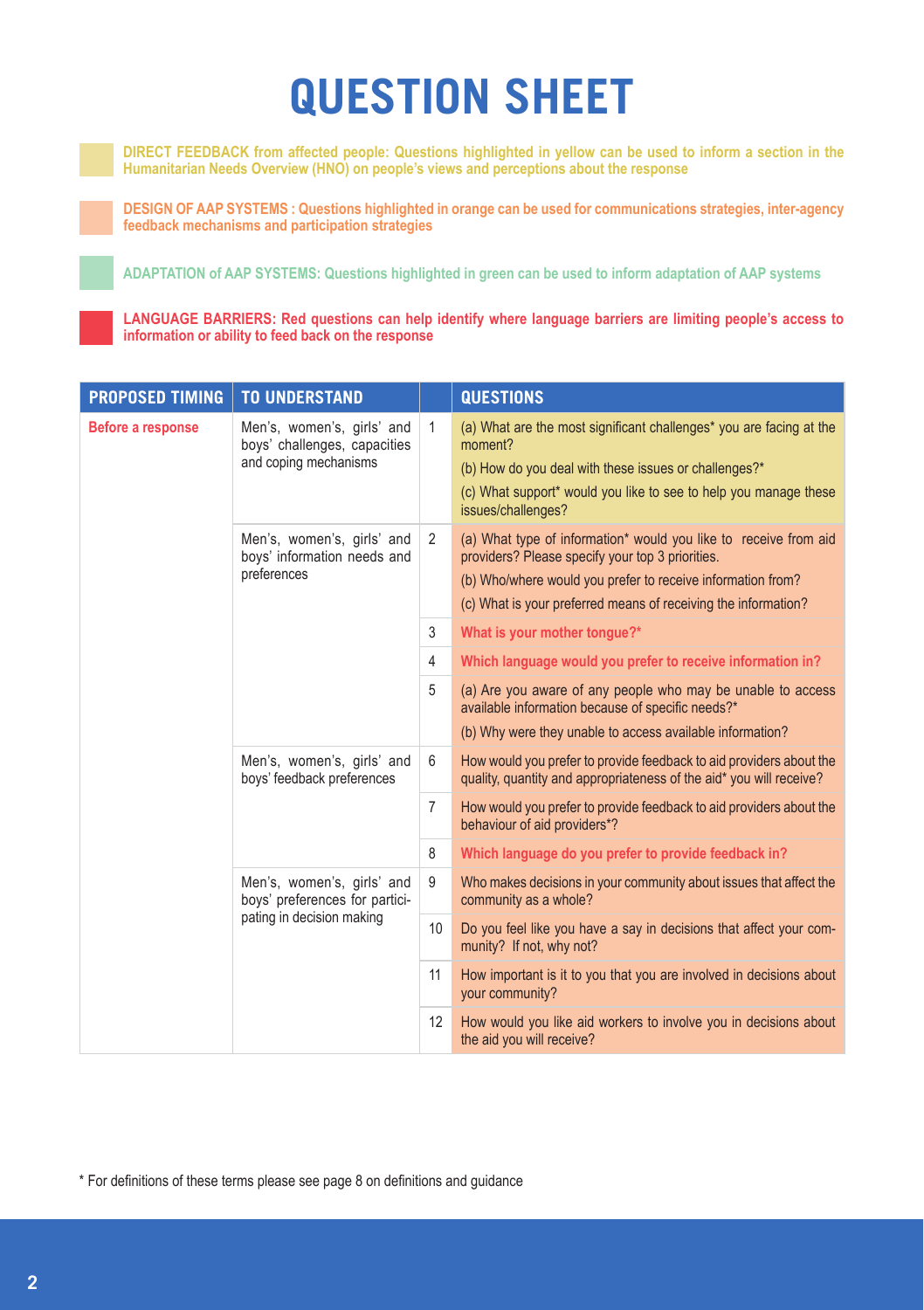| <b>PROPOSED TIMING</b> | <b>TO UNDERSTAND</b>                                                                                                  |                                                              | <b>QUESTIONS</b>                                                                                                                                                                           |
|------------------------|-----------------------------------------------------------------------------------------------------------------------|--------------------------------------------------------------|--------------------------------------------------------------------------------------------------------------------------------------------------------------------------------------------|
| During a response      | Men's, women's, girls' and<br>boys' views and perceptions<br>about the ongoing response                               | 13                                                           | (a) Have you received aid in the past x days/months? What kind<br>did you receive?                                                                                                         |
|                        |                                                                                                                       |                                                              | (b) If you have received aid in the last x days/months, are you satisfied<br>with the aid you received?                                                                                    |
|                        |                                                                                                                       |                                                              | (c) If you have received aid in the last x days/months and were not<br>satisfied why were you not satisfied with the aid received?                                                         |
|                        |                                                                                                                       | 14                                                           | (a) What is going well with the aid you have received in the past x<br>days/months?                                                                                                        |
|                        |                                                                                                                       |                                                              | (b) What is not going well with the aid you have received in the past<br>x days/months?                                                                                                    |
|                        |                                                                                                                       | 15                                                           | How have your needs* changed since you first received aid in the<br>last x days/months?                                                                                                    |
|                        |                                                                                                                       | 16                                                           | Do you fee the aid delivered to your community in the last x days/<br>months reached the most vulnerable* and at risk* members of the<br>community? If not, why not?                       |
|                        |                                                                                                                       | 17                                                           | What type of aid would you prefer to receive in the next x days/<br>months?                                                                                                                |
|                        | Men's, women's, girls' and<br>boys' views and perceptions<br>about the aid providers                                  | 18                                                           | Are you satisfied with the way aid workers have behaved* in the last<br>x days/months in your location? If not, why not?                                                                   |
|                        | Men's, women's, girls' and<br>boys' views about the informa-<br>tion they are receiving                               | 19                                                           | (a) What type of information have you received from aid providers<br>in the last x days/months                                                                                             |
|                        |                                                                                                                       |                                                              | (b) Where did you receive the information from?                                                                                                                                            |
|                        |                                                                                                                       | (c) Was the information you received clear? If not, why not? |                                                                                                                                                                                            |
|                        |                                                                                                                       |                                                              | (d) If you have received no information, what is stopping you from<br>getting it?                                                                                                          |
|                        | Men's, women's, girls' and<br>boys' views and perceptions<br>about existing feedback mech-<br>anisms and impact       | 20                                                           | (a) Are you aware of and know how to use the complaints mecha-<br>nisms in your community? Which ones are you aware of and know<br>how to use?                                             |
|                        |                                                                                                                       |                                                              | (b) If you have used one in the last x days/months, have you used<br>it to make complaints about any bad behaviour* or misconduct by<br>aid workers?                                       |
|                        |                                                                                                                       |                                                              | (c) If you have used the complaints mechanism in the last x days/<br>months (as above) have you had a satisfactory response from x? If<br>not, what was unsatisfactory about the response? |
|                        |                                                                                                                       | 21                                                           | How would you prefer to give feedback to aid agencies about the<br>aid you are receiving?                                                                                                  |
|                        |                                                                                                                       | 22                                                           | How would you prefer to give feedback to aid agencies about any<br>bad behaviour/misconduct* of aid workers?                                                                               |
|                        |                                                                                                                       | 23                                                           | (a) Are you aware of any people who have been unable to give<br>feedback in the last x days/months on the aid and/or conduct of aid<br>workers because of specific needs?                  |
|                        |                                                                                                                       |                                                              | (b) Why were they unable to give feedback?                                                                                                                                                 |
|                        | Men's, women's, girls' and<br>boys' views and perceptions<br>about their level of participation<br>in decision making | 24                                                           | (a) In the last x days/months have you been asked about what aid<br>you would like to receive?                                                                                             |
|                        |                                                                                                                       |                                                              | (b) If yes, did you receive what you asked for?                                                                                                                                            |
|                        |                                                                                                                       |                                                              | (c) If not, how did the aid differ from what you asked for?                                                                                                                                |

\* For definitions of these terms please see page 8 on definitions and guidance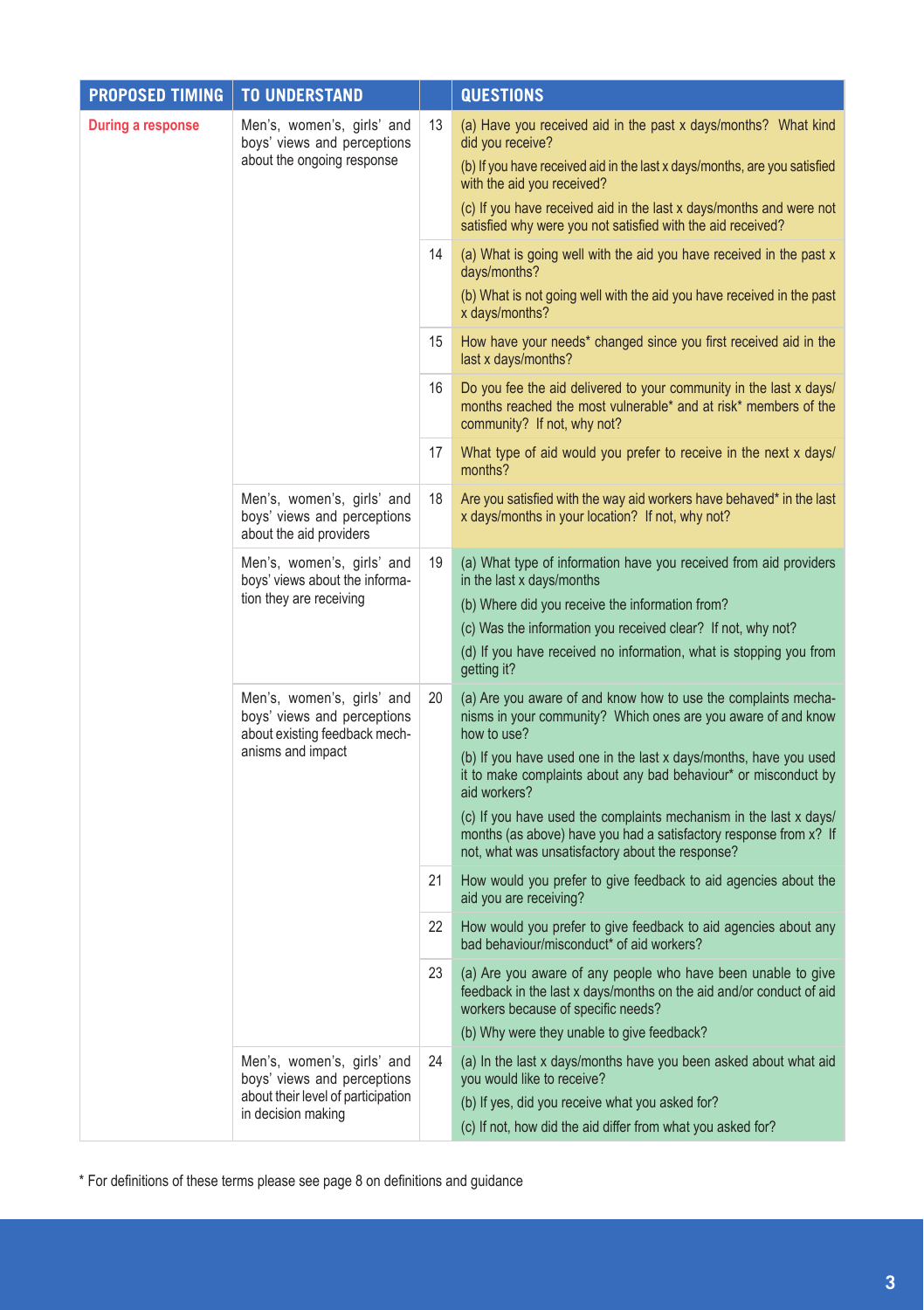# **SUGGESTED PROBES**

Where possible, open questions should be asked. In certain situations, where it is appropriate and relevant to probe, these can be used by data collectors as guidance for obtaining more specific information.

| 2 (a) What type of information would you like to receive from aid providers? Please specify your top 3 priorities. |
|--------------------------------------------------------------------------------------------------------------------|
| News on what is happening here                                                                                     |
| News on what is happening at home                                                                                  |
| Finding missing people                                                                                             |
| The security situation here                                                                                        |
| How to register for aid                                                                                            |
| How to get water                                                                                                   |
| How to get food                                                                                                    |
| How to get shelter/accommodation/shelter materials                                                                 |
| Information about nutrition                                                                                        |
| Food prices                                                                                                        |
| Local crop/livestock prices                                                                                        |
| How to get cooking fuel/firewood                                                                                   |
| The weather                                                                                                        |
| How to get healthcare/medical attention                                                                            |
| How to get help after attack or harassment                                                                         |
| How to stay safe to prevent attack/harassment                                                                      |
| How to replace personal documentation (e.g. birth certificate, ID)                                                 |
| How to get access to education                                                                                     |
| How to find work                                                                                                   |
| How to get transport                                                                                               |
| How to get more money/financial support                                                                            |
| Info about possible return to place of origin                                                                      |
| Info about relocation                                                                                              |
| Info about the aid agencies they are receiving aid from                                                            |
| How to complain about the aid you are receiving                                                                    |
| How to complain about bad behaviour of aid workers                                                                 |
| What behaviour you should expect from aid workers                                                                  |
| (b) Who/where would you prefer to receive information from?                                                        |
| Community leader                                                                                                   |
| Places of worship                                                                                                  |
| <b>Government Officials</b>                                                                                        |
| Friends/family inside x country                                                                                    |
| Friends/family outside x country (diaspora)                                                                        |
| Aid workers from the United Nations                                                                                |
| Aid workers from local NGOs                                                                                        |
| Aid workers from International NGOs                                                                                |
| (c) What is your preferred means of receiving the information?                                                     |
| Phone call                                                                                                         |
| <b>SMS</b>                                                                                                         |
| Twitter                                                                                                            |
| Facebook                                                                                                           |
| WhatsApp (or other mobile phone based platform)                                                                    |
| Other internet platforms                                                                                           |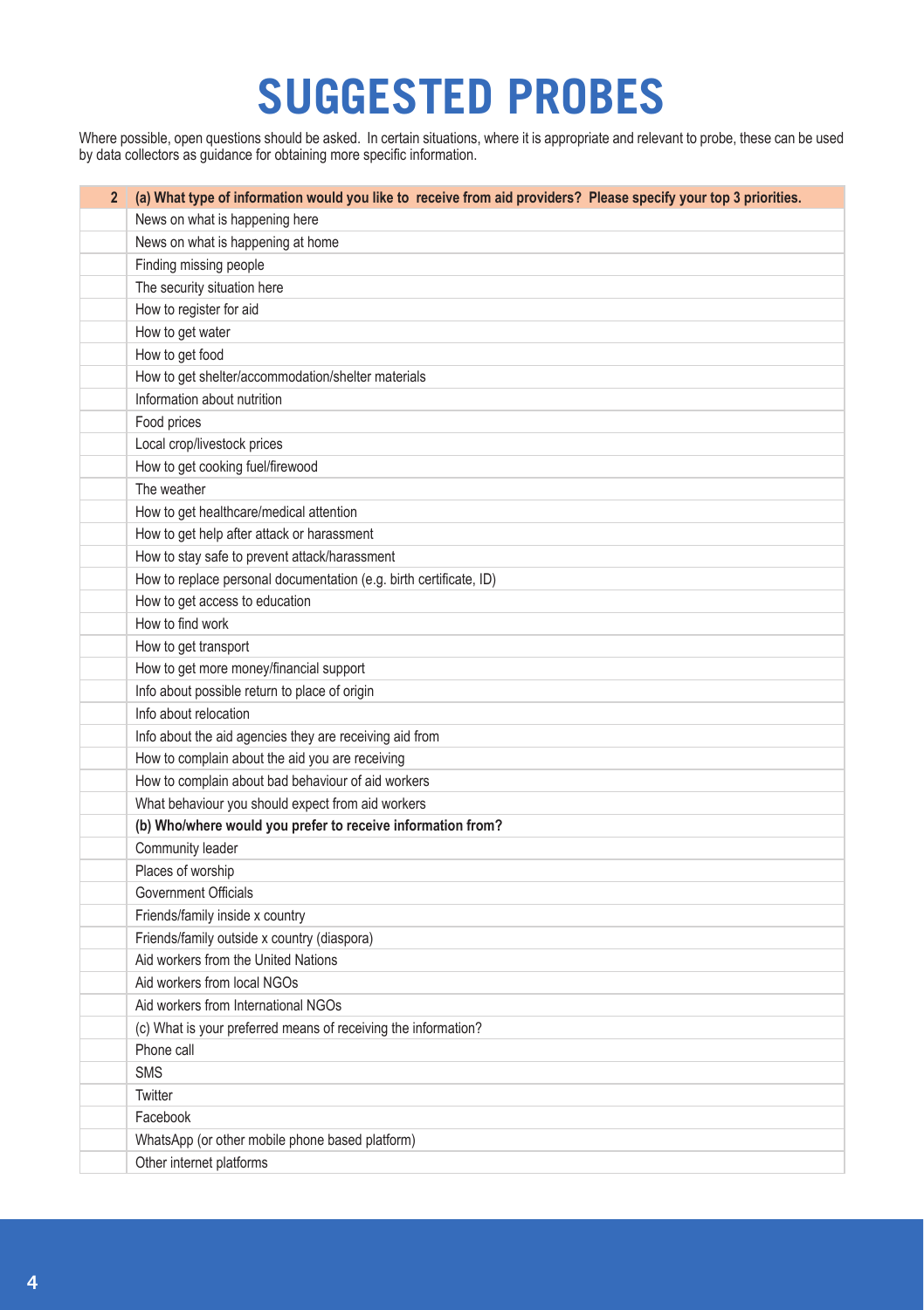|                | Television                                                                                                                                |
|----------------|-------------------------------------------------------------------------------------------------------------------------------------------|
|                | Newspapers                                                                                                                                |
|                | Magazine                                                                                                                                  |
|                | <b>Billboards</b>                                                                                                                         |
|                | Posters                                                                                                                                   |
|                | Leaflets                                                                                                                                  |
|                | Loud speakers                                                                                                                             |
|                | Music                                                                                                                                     |
|                | <b>Film</b>                                                                                                                               |
|                | Theatre                                                                                                                                   |
|                | In person face-to-face (please specify from who)                                                                                          |
| 5 <sup>1</sup> | (a) Are you aware of any people who may be unable to access available information because of specific needs?                              |
|                | Unaccompanied and separated children                                                                                                      |
|                | People with serious health conditions                                                                                                     |
|                | Persons with special legal or physical protection needs                                                                                   |
|                | Single women                                                                                                                              |
|                | Women-headed households                                                                                                                   |
|                | Persons with disabilities                                                                                                                 |
|                | People with mental health problems                                                                                                        |
|                | Older persons                                                                                                                             |
|                | Persons with a diverse sexual orientation or gender identity                                                                              |
|                | People who can not read                                                                                                                   |
| 6 <sup>1</sup> | How would you prefer to provide feedback to aid providers about the quality, quantity and appropriateness of the aid<br>you will receive? |
|                | Face to face (at home) with aid worker                                                                                                    |
|                | Face to face (in office/other venue) with aid worker                                                                                      |
|                | Face to face with member of the community                                                                                                 |
|                | Phone call                                                                                                                                |
|                | <b>SMS</b>                                                                                                                                |
|                | E-mail                                                                                                                                    |
|                | Letter                                                                                                                                    |
|                | Tweet                                                                                                                                     |
|                | Social media (specify site)                                                                                                               |
|                | Complaints/suggestions box                                                                                                                |
| 7 <sup>1</sup> | How would you prefer to provide feedback to aid providers about the behaviour of aid providers?                                           |
|                | Face to face (at home) with aid worker                                                                                                    |
|                | Face to face (in office/other venue) with aid worker                                                                                      |
|                | Face to face with member of the community<br>Phone call                                                                                   |
|                | <b>SMS</b>                                                                                                                                |
|                | E-mail                                                                                                                                    |
|                | Letter                                                                                                                                    |
|                | Tweet                                                                                                                                     |
|                | Social media (specify site)                                                                                                               |
|                | Complaints/suggestions box                                                                                                                |
| 9              | Who makes decisions in your community that affect your community as a whole?                                                              |
|                | Community committees                                                                                                                      |
|                | Community leaders                                                                                                                         |
|                | The Mayor/local government                                                                                                                |
|                |                                                                                                                                           |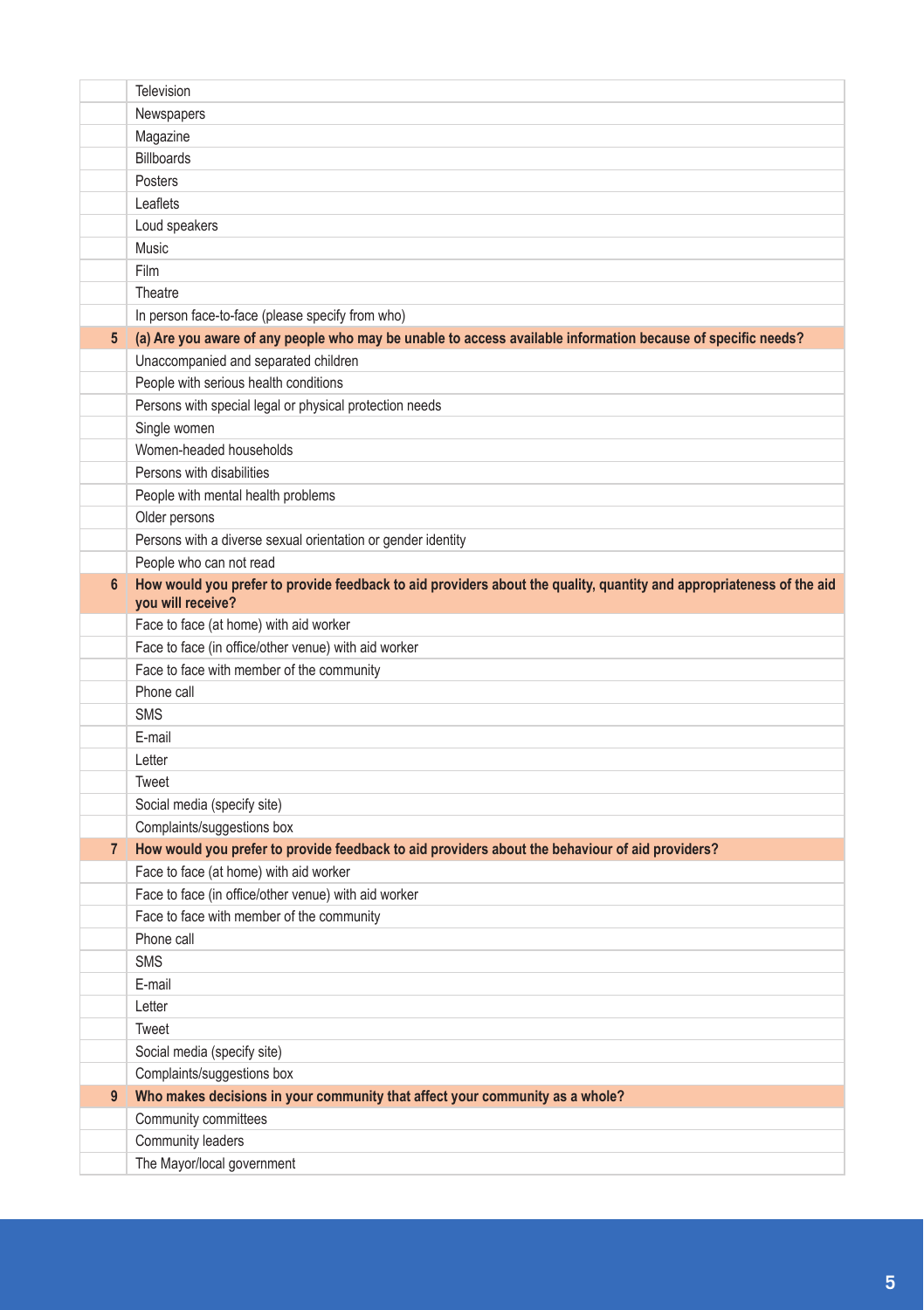| $12 \,$ | How would you like aid workers to involve you in decisions about the aid you will receive?   |
|---------|----------------------------------------------------------------------------------------------|
|         | Through face to face discussions                                                             |
|         | Through community groups or leaders                                                          |
| 19      | (a) What type of information have you received from aid providers in the last x days/months? |
|         | News on what is happening here                                                               |
|         | News on what is happening at home                                                            |
|         | Finding missing people                                                                       |
|         | The security situation here                                                                  |
|         | How to register for aid                                                                      |
|         | How to get water                                                                             |
|         | How to get food                                                                              |
|         | How to get shelter/accommodation/shelter materials                                           |
|         | Information about nutrition                                                                  |
|         | Food prices                                                                                  |
|         | Local crop/livestock prices                                                                  |
|         | How to get cooking fuel/firewood                                                             |
|         | The weather                                                                                  |
|         | How to get healthcare/medical attention                                                      |
|         | How to get help after attack or harassment                                                   |
|         | How to stay safe to prevent attack/harassment                                                |
|         | How to replace personal documentation (e.g. birth certificate, ID)                           |
|         | How to get access to education                                                               |
|         | How to find work                                                                             |
|         | How to get transport                                                                         |
|         | How to get more money/financial support                                                      |
|         | Info about possible return to place of origin                                                |
|         | Info about relocation                                                                        |
|         | Info about the aid agencies they are receiving aid from                                      |
|         | How to complain about the aid you are receiving                                              |
|         | How to complain about bad behaviour of aid workers                                           |
|         | What behaviour you should expect from aid workers                                            |
|         | (b) Where did you receive the information from?                                              |
|         | Community leader                                                                             |
|         | Places of worship                                                                            |
|         | Government officials                                                                         |
|         | Friends/family inside x country                                                              |
|         | Friends/family outside x country (diaspora)                                                  |
|         | Aid workers from the United Nations                                                          |
|         | Aid workers from local NGOs                                                                  |
|         | Aid workers from international NGOs                                                          |
|         | (c) Was the information you received clear? If not, why not?                                 |
|         | The information is in the wrong language                                                     |
|         | The information is written but I can't read                                                  |
|         | I don't trust where the information is coming from                                           |
|         | The information is complicated                                                               |
|         | (d) If you have received no information, what is stopping you getting it?                    |
|         | Unsure where to find it                                                                      |
|         | No electricity                                                                               |
|         | My device is damaged/lost (TV, radio, computer, mobile phone)                                |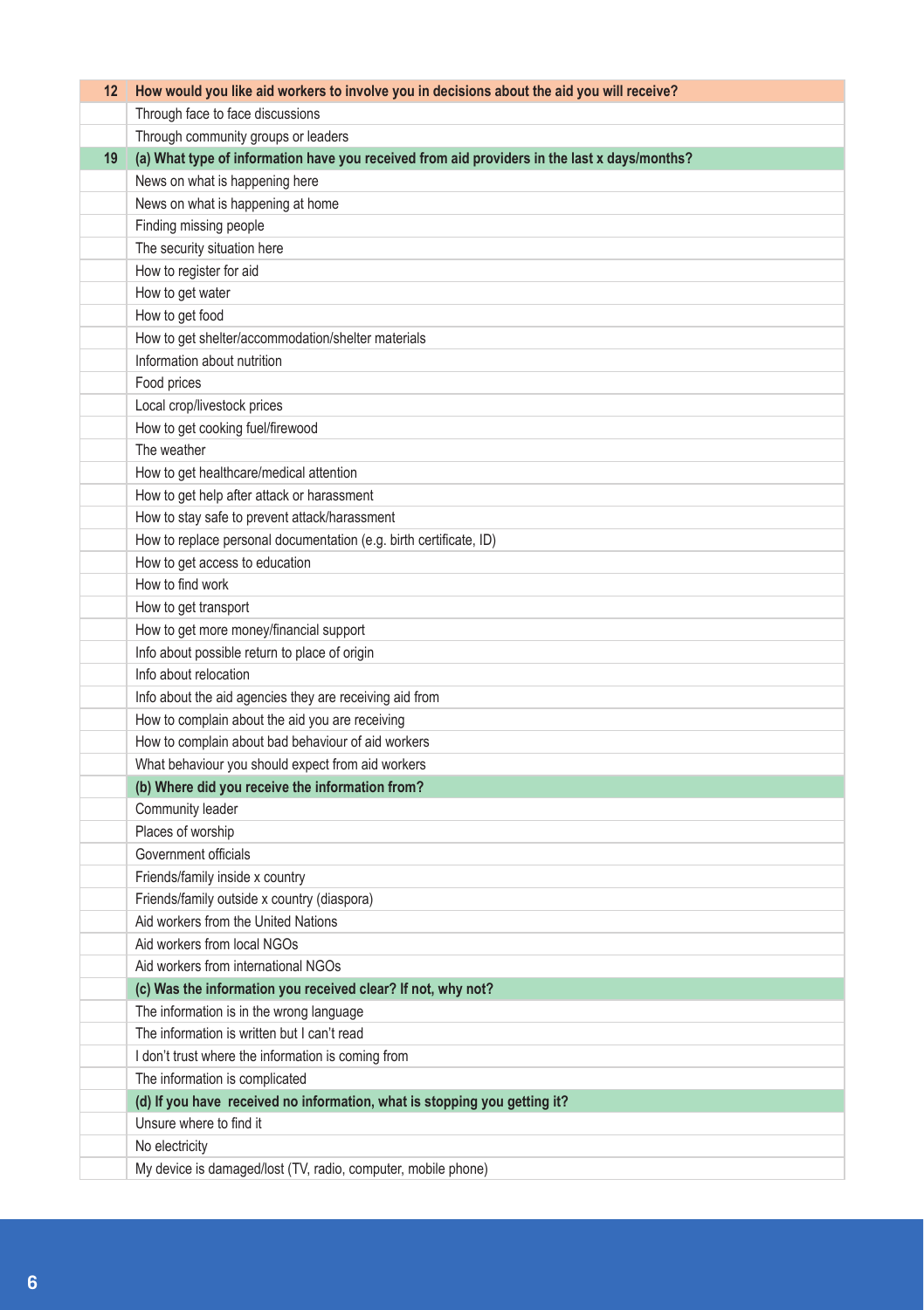|                 | Mobile networks are down                                                                                                               |
|-----------------|----------------------------------------------------------------------------------------------------------------------------------------|
|                 | TV/radio station is down (specify what happened)                                                                                       |
|                 | I can't buy credit for my device                                                                                                       |
| 21              | How would you prefer to give feedback to aid agencies about the aid you are receiving?                                                 |
|                 | Face to face (at home) with aid worker                                                                                                 |
|                 | Face to face (in office/other venue) with aid worker                                                                                   |
|                 | Face to face with member of the community                                                                                              |
|                 | Phone call                                                                                                                             |
|                 | <b>SMS</b>                                                                                                                             |
|                 | E-mail                                                                                                                                 |
|                 | Letter                                                                                                                                 |
|                 | Tweet                                                                                                                                  |
|                 | Social media (specify site)                                                                                                            |
|                 | Complaints/suggestions box                                                                                                             |
| 22 <sub>1</sub> | How would you prefer to give feedback to aid agencies about any bad behaviour/misconduct of aid workers?                               |
|                 | Face to face (at home) with aid worker                                                                                                 |
|                 | Face to face (in office/other venue) with aid worker                                                                                   |
|                 | Face to face with member of the community                                                                                              |
|                 | Phone call                                                                                                                             |
|                 | <b>SMS</b>                                                                                                                             |
|                 | E-mail                                                                                                                                 |
|                 | Letter                                                                                                                                 |
|                 | Tweet                                                                                                                                  |
|                 | Social media (specify site)                                                                                                            |
|                 | Complaints/suggestions box                                                                                                             |
| 23 <sup>°</sup> | (a) Are you aware of any people who are unable to give feedback on the aid and/or conduct of aid workers because<br>of specific needs? |
|                 | Unaccompanied and separated children                                                                                                   |
|                 | People with serious health conditions                                                                                                  |
|                 | Persons with special legal or physical protection needs                                                                                |
|                 | Single women                                                                                                                           |
|                 | Women-headed households                                                                                                                |
|                 | Persons with disabilities                                                                                                              |
|                 | People with mental health problems                                                                                                     |
|                 | Older persons                                                                                                                          |
|                 | Persons with a diverse sexual orientation or gender identity                                                                           |
|                 | People who can not read                                                                                                                |
|                 | People who do not speak or write in the language feedback can be given in                                                              |
| 24              | (a) In the last x days/months have you been asked about what aid you would like to receive?                                            |
|                 | I was asked through surveys                                                                                                            |
|                 | I was asked by community leaders                                                                                                       |
|                 | I was asked in an interview                                                                                                            |
|                 | I attended a focus group discussion                                                                                                    |